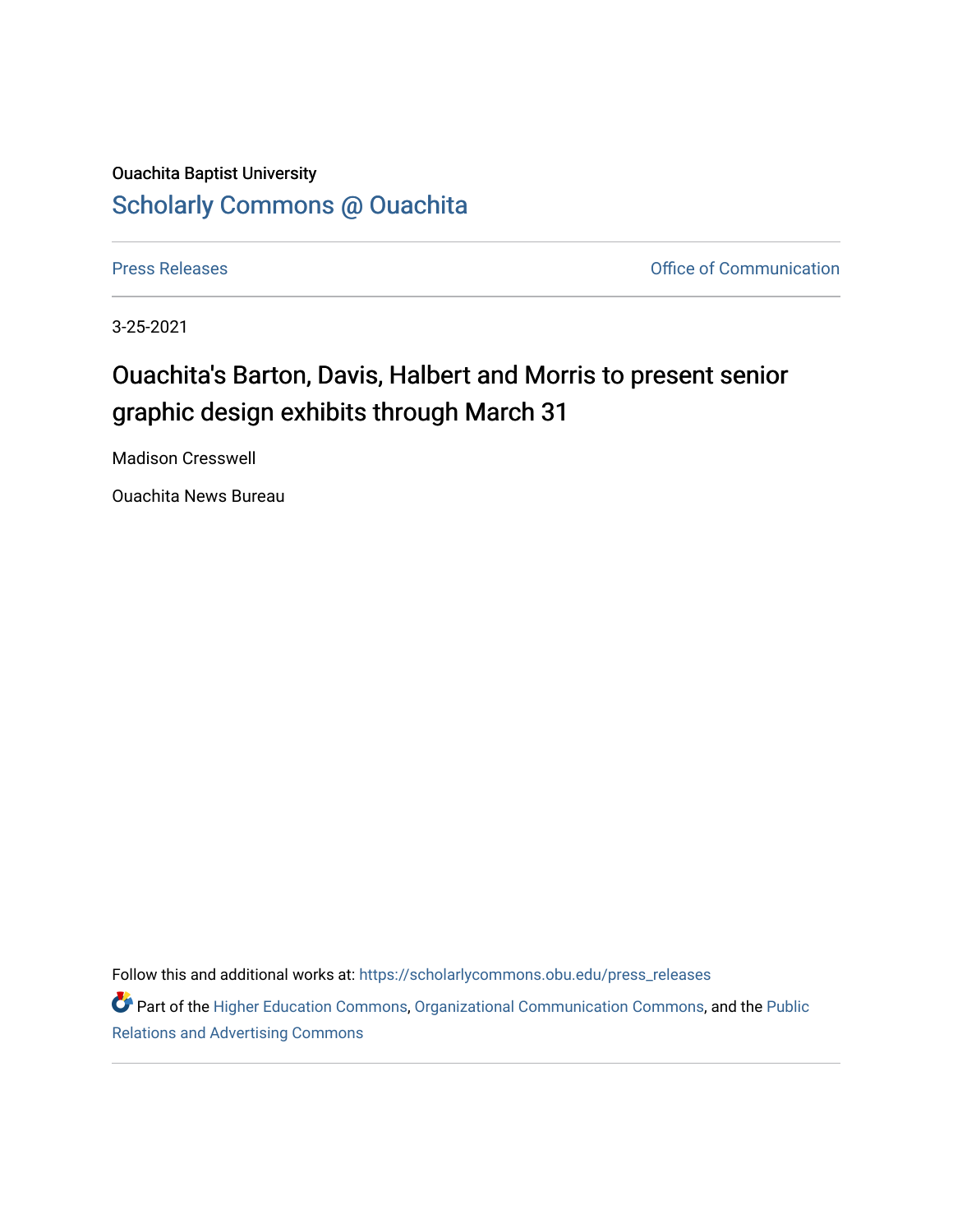

For immediate release

**Ouachita's Barton, Davis, Halbert and Morris to present senior graphic design exhibits through March 31**



*By Madison Cresswell* March 25, 2021 For more information, contact the OBU's news bureau at [newbureau@obu.edu](mailto:newbureau@obu.edu) or (870) 245-5206

ARKADELPHIA, Ark. – Ouachita Baptist University's School of Fine Arts will host students Brady Barton, Gabrielle Davis, Mandy Halbert and Mallory Morris in their senior graphic design exhibits through Wednesday, March 31, in the Rosemary Gossett Adams Galleries in Moses-Provine Hall. While the artists will forgo receptions and gallery talks due to continued COVID-19 precautions, the exhibits are free and open to the public for viewing.

The exhibits showcase a collection of works created during the student designers' time at Ouachita in order to demonstrate understanding and growth in their design skills. *Picture 2* Brady Barton *Picture 2* Gabrielle Davis